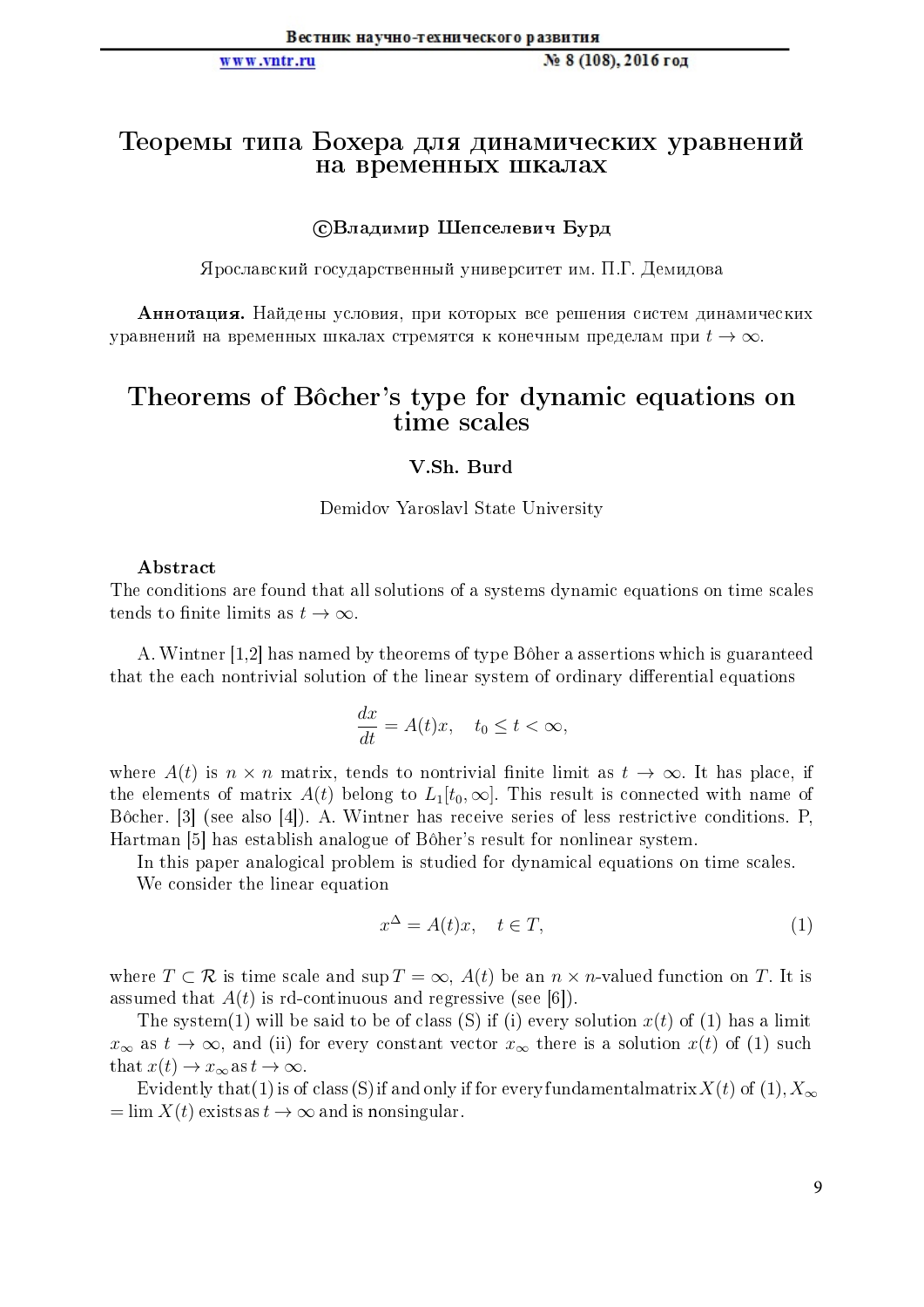Let's note still that (1) is of class (S), if it has a fundamental matrix of form

$$
X_0(t) = I + o(1)
$$

as  $t \to \infty$ .

Let  $a \in T$ ,  $a > 0$ . Let integral  $\int_{0}^{\infty}$ a  $A(s)ds$  is convergent absolutely. Following theorem well known.

Theorem 1. If integral  $\int_0^\infty$ a  $A(s)\Delta s$  is convergent absolutely. Then system (1) is of class  $(S)$ .

Proof. The solution of system (1) are represented in the form

$$
x(t) = x(a) + \int_{a}^{t} A(s)x(s)\Delta s.
$$
 (2)

We have the inequality

$$
|x(t)| \le |x(a)| + \int_{a}^{t} |A(s)| |x(s)| \Delta s. \tag{3}
$$

The Gronwall's inequality for times scales gives

$$
|x(t)| \le |x(0)|e_{|A|}(t, a), \quad t \in T,
$$

where  $e_{|A|}(t, a)$  is exponential function of equation

$$
x^{\Delta} = |A(t)|x.
$$

Consequently all solutions of system (1) is bounded. Let  $t_2 > t_1$ . Let's evaluate norm  $|x(t_2) - x(t_1)|$ :

$$
|x(t_2) - x(t_1)| \le \int_{t_1}^{t_2} |A(s)| |x(s)| \Delta s. \tag{4}
$$

From inequality (4) follows that  $|x(t_2) - x(t_1)|$  can be made as much as small if to take  $t_1$  big enough, Therefore  $|x(t)|$  converges to the finite limits as  $t \to \infty$ . From Gronwall's inequality follows

$$
|x(t)| \ge |x(s)| (e_{|A|}(t,s))^{-1}, \quad t, s \in T.
$$
 (5)

The inequality (5) implies that  $x_{\infty} \neq 0$  unless  $x(n) \equiv 0$ . This proves theorem 1.

Let now integral  $\int^{\infty}$ a  $A(s)\Delta s$  is convergent (possibly just conditionally). In system (1) make the change of variables

$$
x(t) = y(t) + Y(t)y(t),
$$

10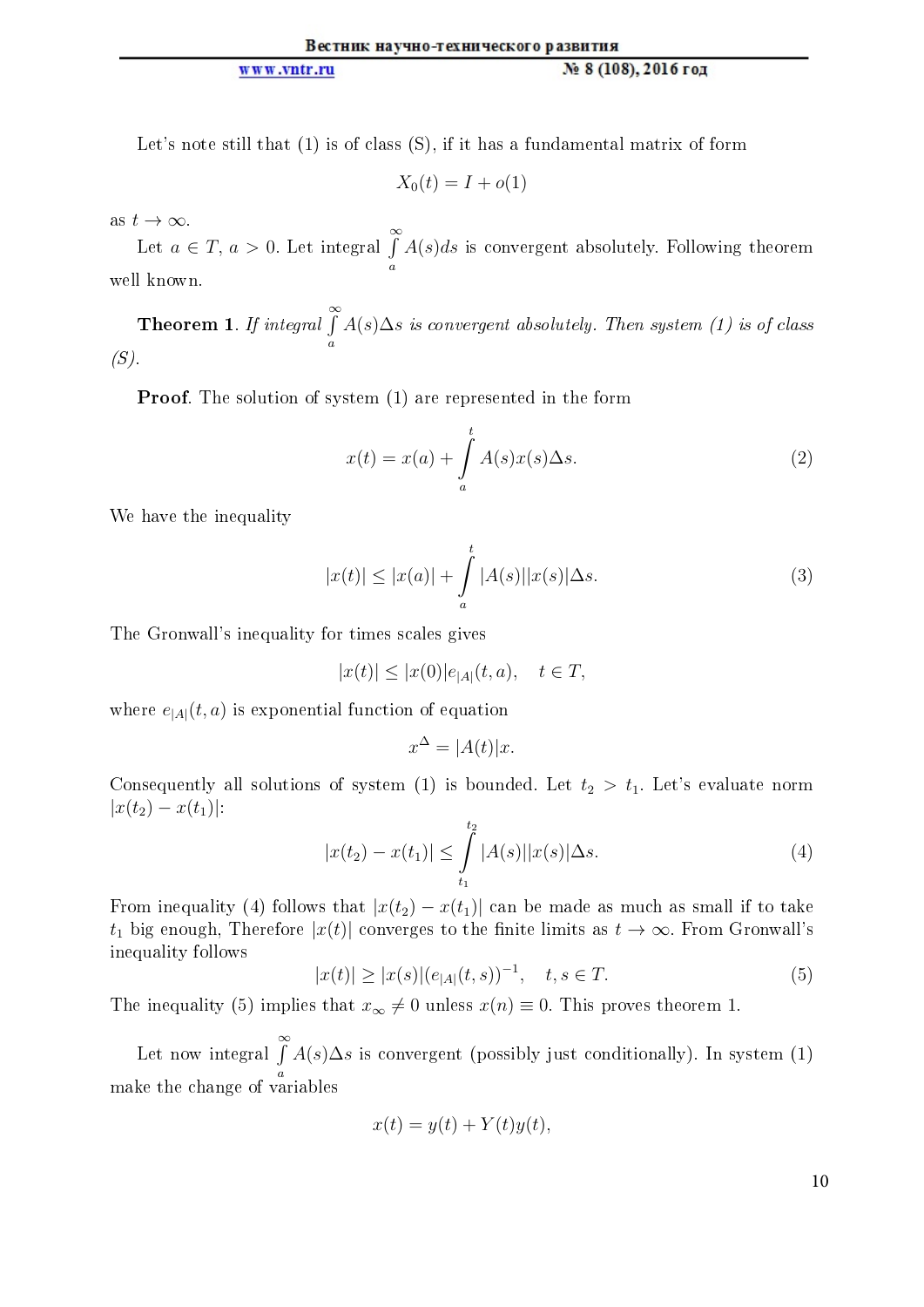#### Вестник научно-технического развития www.vntr.ru № 8 (108), 2016 год

where  $N \times N$  matrix  $Y(t)$  we shall choose later. We obtain

$$
[I + Y(\sigma(t))]y^{\Delta} + Y^{\Delta}(t)y(t) = A(t)y(t) + A(t)Y(t)y(t).
$$
\n(6)

Let

$$
Y^{\Delta}(t) = A(t).
$$

Then

$$
Y(t) = -\int_{t}^{\infty} A(s) \Delta s.
$$

Evidently  $Y(t) \to 0$  as  $t \to \infty$ . Therefore matrix  $I + Y(\sigma(t))$  has a bounded converse for sufficiently large  $t$ . Therefore we obtain for sufficiently large  $t$ 

$$
y^{\Delta}(t) = (I + Y(t))^{-1} A(t) Y(t) y(t).
$$
\n(7)

Theorem 2. Let integral  $\int_0^\infty$ a  $A(s)\Delta s$  is convergent and integral

$$
\int_{a}^{\infty} A(t) (\int_{s=t}^{\infty} A(s) \Delta s) \Delta t
$$
\n(8)

is convergent absolutely. Then system (1) is of class (S).

Proof. From conditions theorem 2 follows that right part of system (7) satisfy conditions of theorem 1.

**Remark.** If  $X(t)$  is fundamental matrix of system (1), then  $X^{-1}(t)$  is fundamental matrix of the system

$$
x^{\Delta} = x'(\ominus A)(t),
$$

where (see [6])

$$
(\ominus A)(t) = -A(t)[I + \mu(t)A(t)]^{-1}.
$$

Therefore the theorem 2 remains fair, if the requirement of absolute convergence integral (8) to replace with the requirement of absolute convergence of integral

$$
\int_{a}^{\infty} \left(\int_{s=t}^{\infty} (\ominus A)(s) \Delta s \right) A(t) \Delta t.
$$

Further we receive the theorem.

**Theorem 3.** Let integrals  $\int^{\infty}$ a  $A(s)\Delta s$  and  $\int_{0}^{\infty}$ a  $A(t)$ ( $\int_0^\infty$  $s = t$  $A(s)\Delta s$ ) $\Delta t$  are convergent and integral

$$
\int_{a}^{\infty} A(t) (\int_{s=t}^{\infty} A(s) (\int_{\tau=s}^{\infty} A(\tau) \Delta \tau) \Delta s) \Delta t
$$

11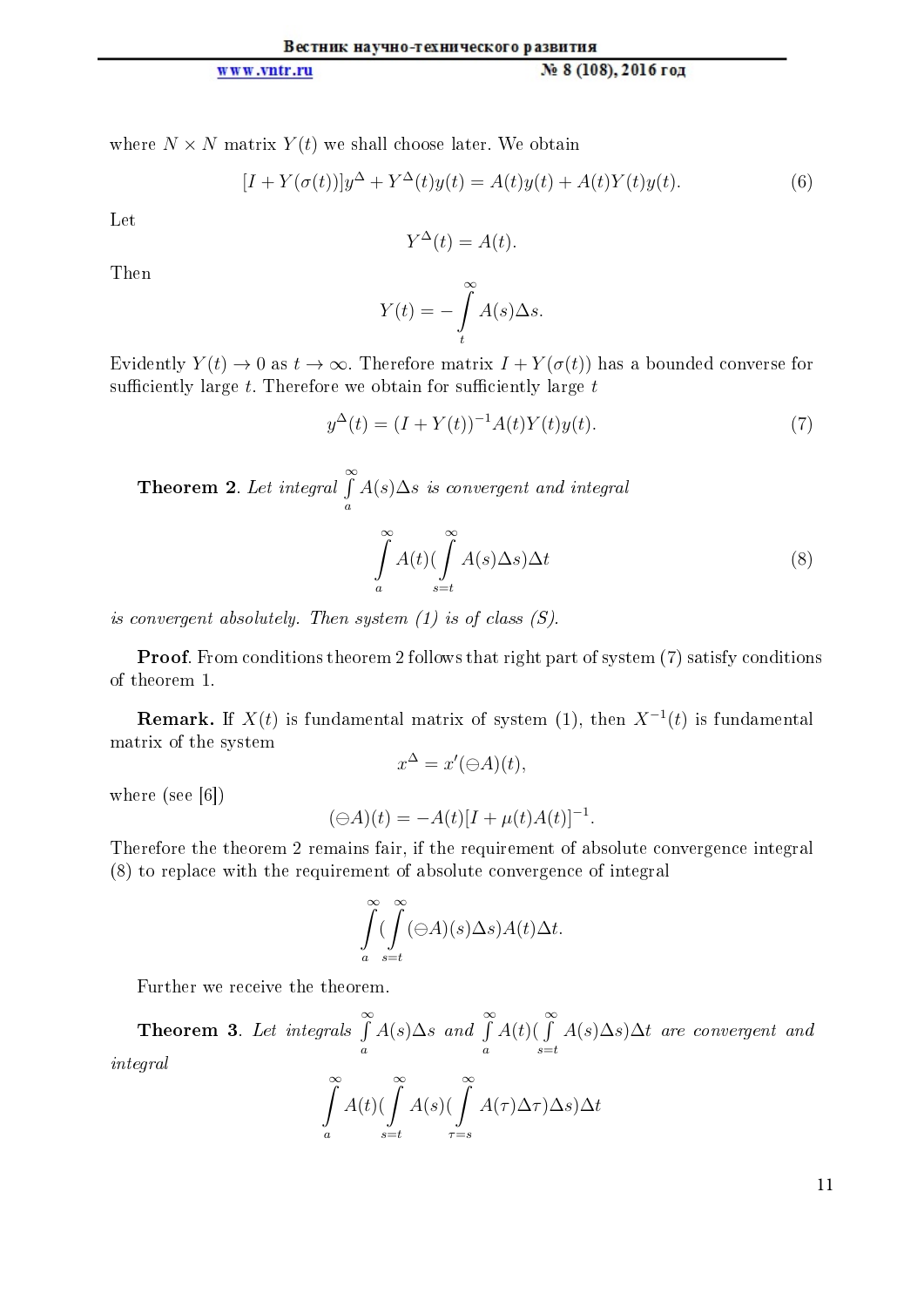is convergent absolutely. Then system  $(1)$  is of class  $(S)$ .

Proof. In system (1) make now the change of variables

$$
x(t) = y(t) + Y_1(t)y(t) + Y_2(t)y(t).
$$

where matrices  $Y_1(t)$ ,  $Y_2(t)$  are we shall choose later. We obtain

$$
(I + Y_1(\sigma(t)) + Y_2(\sigma(t))y(t)^{\Delta} + (Y_1^{\Delta}(t))y(t) + (Y_2^{\Delta}(t))y(t) = (A(t) + A(t)Y_1(t) + A(t)Y_2(t))y(t)
$$
\n(9)

Let

$$
Y_1^{\Delta}(t) = A(t), \quad Y_2^{\Delta}(t) = A(t)Y_1(t).
$$

Then

$$
Y_1(t) = -\int\limits_t^\infty A(s)\Delta s. \quad Y_2(t) = \int\limits_t^\infty A(s)\left(\int\limits_{\tau=s}^\infty A(\tau)\Delta \tau\right)\Delta s \tag{10}
$$

From the formulas (10) follows that  $Y_1(\sigma(t))$ ,  $Y_2(\sigma(t))$  are converges to 0 as  $t \to \infty$ . Therefore matrices  $I + Y_1(\sigma(t)), I + Y_2(\sigma(t))$  have a bounded converse for sufficiently large t. Hence system (9) can be written in following form

$$
y^{\Delta}(t) = (I + Y_1(\sigma(t)) + Y_2(\sigma(t)))^{-1} A(t)Y_2(t)y(t).
$$
\n(11)

From conditions theorem 3 follows that right part of system (6) satisfy conditions of theorem 1.

Generally, if integrals

$$
\int_{a}^{\infty} A(t) \Delta t, \quad \int_{a}^{\infty} A(t) (\int_{s=t}^{\infty} A(s) \Delta s) \Delta t, \dots,
$$

$$
\int_{a}^{\infty} A(t_1) (\int_{t_2=t_1}^{\infty} A(t_2) \Delta t_2 \cdots \int_{t_k=t_{k-1}}^{\infty} A(t_k) \Delta t_k) \Delta t_1
$$

are convergent and integral

$$
\int\limits_a^\infty A(t_1) \int\limits_{t_2=t_1}^\infty A(t_2) \Delta t_2 \cdots \int\limits_{t_{k+1}=t_k}^\infty A(t_{k+1}) \Delta t_{k+1} )\Delta t_1
$$

is convergent absolutely, then system (1) is of class (S).

Consider now the nonlinear system of difference equations

$$
x^{\Delta}(t) = f(t, x(t)), \quad t \in T, x \in R^N.
$$
\n
$$
(12)
$$

12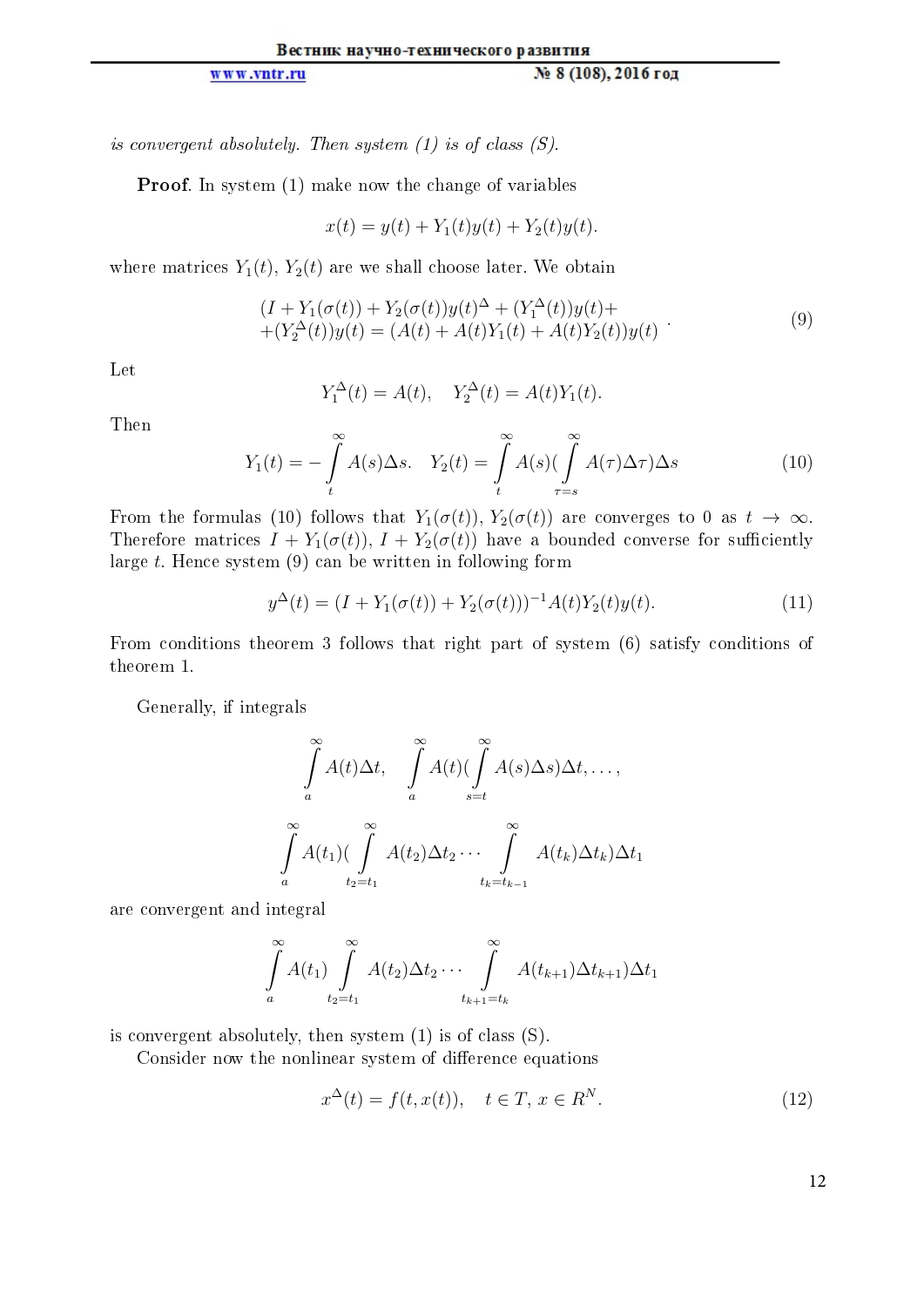**Theorem 4.** Let  $f(t, x)$  be defined for  $t \in T |x| < \delta \leq \infty$  and satisfy inequality

$$
|f(t,x)| \le K(t)|x|,
$$

where

$$
\int\limits_a^\infty K(t)\Delta t < \infty.
$$

If  $|x_0|$  is sufficiently small, let us say

$$
|x_0|e_K(t, t_0) < \delta,\tag{13}
$$

Then for a solution  $x(t)$  of (12) satisfying  $x(a) = x_0$  exists

$$
x_{\infty} = \lim_{t \to \infty} x(t)
$$

and  $x_{\infty} \neq 0$  unless  $x(t) \equiv 0$ .

Proof. The solutions of system (12) are represented in the form

$$
x(t) = x(a) + \int_{a}^{t} f(s, x(s)) \Delta s.
$$
 (14)

If  $x(a) = x_0$  satisfies (14), then from (13) and conditions of theorem 4 follows that

$$
|x(t)| \leq [|x(a)| + \int_a^t K(t)|x(t)|.
$$

The Gronwall's inequality gives

$$
|x(t)| \le |x(a)e_K(t,t_0).
$$

Consequently all solutions of system (11) is bounded. Let  $t_2 > t_1$ . Let's evaluate norm  $|x(t_2) - x(t_1)|$ :

$$
|x(t_2) - x(t_1)| \le \int_{t_1}^{t_2} K(s)|x(s)|\Delta s. \tag{15}
$$

From inequality (4) follows that  $|x(t_2) - x(t_1)|$  can be made as much as small if to take t<sub>1</sub> big enough, Therefore  $|x(t)|$  converges to the finite limits as  $t \to \infty$ . From Gronwall's inequality follows

$$
|x(t)| \ge |x(s)| (e_K(t, s))^{-1}, \quad t, s \in T.
$$
 (16)

The inequality (16) implies that  $x_{\infty} \neq 0$  unless  $x(n) \equiv 0$ . This proves theorem 4.

Let  $T = \mathcal{R}$ . Then the theorem 2 together with the remark 1 return to the results Wintner [1].